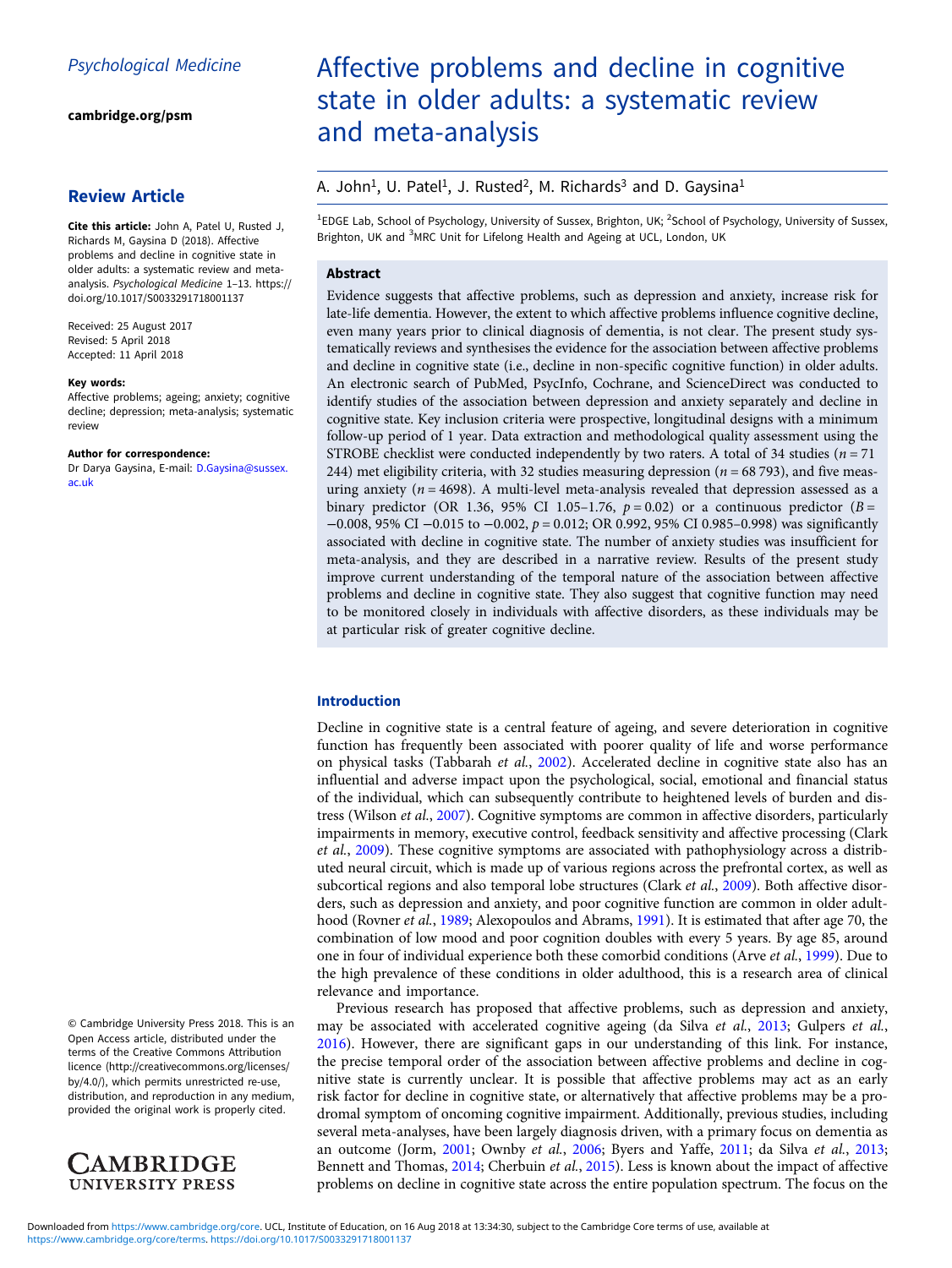transition to dementia as an outcome may be problematic, as it is now believed that there is a long pre-clinical period of several decades before cognitive impairment becomes evident (Morris, [2005\)](#page-11-0). It is possible that participants who transition to dementia at follow-up assessment may have already developed substantial cerebral pathology by the time of baseline assessment, even if they were not yet presented with any cognitive symptoms. In this case, associations between affective disorders and development of dementia may be the result of reverse causality. The present study focuses on the association between affective disorders and decline in cognitive state in healthy older adults in order to minimise effects of possible reverse causality.

Cognitive state refers to a composite measure of overall cognitive function. It has been studied extensively in previous research (Nordin et al., [2006](#page-11-0); Kavé et al., [2008;](#page-11-0) Sohrabi et al., [2008](#page-12-0); Esslinger et al., [2011](#page-11-0)), using assessments of overall cognitive status, such as the Mini-Mental State Examination (MMSE) or composite assessments of multiple cognitive domains (e.g. memory, information processing speed, executive function). Therefore, decline in cognitive state is defined in the present review as a decline in overall cognitive function, rather than decline in specific cognitive domains. There is evidence from longitudinal research that low scores on cognitive state tests may predict onset of functional impairment (Moritz et al., [1995;](#page-11-0) Gill et al., [1996\)](#page-11-0), and functional dependence over time (Agüero-Torres et al., [2002](#page-10-0); Gill et al., [2002](#page-11-0); Wang et al., [2002](#page-12-0)). For this reason, it is important to investigate how affective problems influence decline in cognitive state over time.

There are large individual differences in the extent of cognitive decline experienced by healthy older adults; however, the decline in cognitive state occurs at a steady and gradual rate over time. On average there is a decline of around 1–2 standard deviations in fluid cognition from age 20 to 70, after which average decline increases to around 0.5 S.D. every 10 years (Anstey and Low, [2004\)](#page-10-0). This stable decline is often maintained over time until symptoms of dementia begin to manifest, at which point a sharper decline in cognitive state may be observed (Rubin et al., [1998\)](#page-12-0). As such, studies in which substantial cognitive decline is apparent within a short time frame of under 1 year may be more indicative of pathological ageing (e.g. oncoming dementia), rather than healthy ageing. Since the present study aims to examine the longitudinal association between affective disorders and decline in cognitive state in cognitively healthy individuals, it includes only longitudinal studies with sufficient time between baseline and follow-up assessments (i.e., minimum 1 year) for a substantial decline to occur within these populations. There are several studies that have investigated the association between affective problems and decline in cognitive state (Bassuk et al., [1998;](#page-10-0) Geerlings et al., [2000](#page-11-0); Paterniti et al., [2002](#page-12-0); Ganguli et al., [2006;](#page-11-0) Reyes-Ortiz et al., [2008;](#page-12-0) Köhler et al., [2010;](#page-11-0) Bunce et al., [2012;](#page-10-0) Gale et al., [2012;](#page-11-0) Johnson et al., [2013](#page-11-0); Neubauer et al., [2013;](#page-11-0) Royall and Palmer, [2013](#page-12-0); Rajan et al., [2014](#page-12-0); Chang and Tsai, [2015,](#page-11-0) Chen and Chang, [2016;](#page-11-0) Brailean et al., [2017\)](#page-10-0). However, it is difficult to draw a straightforward conclusion from this work due to conflicting findings. Specifically, some studies report a significant association between affective problems and decline in cognitive state (Geerlings et al., [2000](#page-11-0); Paterniti et al., [2002;](#page-12-0) Reyes-Ortiz et al., [2008](#page-12-0); Köhler et al., [2010](#page-11-0); Johnson et al., [2013](#page-11-0); Royall and Palmer, [2013;](#page-12-0) Rajan et al., [2014;](#page-12-0) Chang and Tsai, [2015](#page-11-0), Chen and Chang, [2016](#page-11-0)), while conversely others report that affective problems do not predict decline (Bassuk et al., [1998;](#page-10-0) Ganguli et al., [2006;](#page-11-0) Bunce et al., [2012;](#page-10-0) Gale

et al., [2012;](#page-11-0) Neubauer et al., [2013](#page-11-0); Brailean et al., [2017](#page-10-0)). These contradictory results are likely attributable to inconsistencies in methodologies and study design, such as length of follow-up, sampling, definitions used, differences in assessment tools and also the primary aim of each study (Bennett and Thomas, [2014\)](#page-10-0). To date, however, there have been no systematic reviews or meta-analyses addressing associations between affective problems and subsequent decline in cognitive state, prior to the onset of dementia. Due to inconsistencies in findings, as well as the lack of attempts to synthesise these data, it is still unclear whether affective problems across the life course are associated with a decline in cognitive state, prior to the onset of dementia and cognitive impairment. The primary aim of the present study therefore was to systematically review and synthesise current evidence regarding the longitudinal association between affective problems (depression and anxiety separately) and subsequent decline in cognitive state, with consideration of several potential moderators, including mean age of sample at baseline, length of follow-up, quality of study and publication year.

### Method

## Search strategy

This review was conducted in accordance with the Preferred Reporting Items for Systematic reviews and Meta-Analyses (PRISMA) guidelines (Moher et al., [2009](#page-11-0)). A systematic literature search was conducted using PubMed, PsycInfo, Cochrane, and ScienceDirect databases for studies investigating the association between affective problems and decline in cognitive state. All studies published up to November 2016 were included in the search. There was no restriction on the start date. Our search terms comprised three search blocks [\(Table 1](#page-2-0)). The first search block included keywords relating to affective problems. The second search block contained keywords describing the decline in cognitive state. To reduce the number of irrelevant hits, a third search block was added, which contained keywords related to methodology, to ensure all studies with cross-sectional designs were excluded from search results. In addition, reference lists of relevant papers were scanned for articles of interest.

#### Inclusion/exclusion criteria

Stringent inclusion/exclusion criteria were applied to articles identified through the initial search.

## Desian criteria

Original studies written in English up to November 2016 were included. Only studies using longitudinal, prospective designs with human participants were included in order to test for the association between affective disorders and decline in cognitive state over time. Cross-sectional, case-control, experimental, including intervention and treatment, studies were excluded. Studies with a follow-up period of 1 year or greater were included, as it is possible that substantial decline in cognitive state may not be observed over very short follow-up periods in a general population. Included studies used samples drawn from a general population, whereas studies using specific clinical populations only, for example, a sample of stroke patients, were excluded. This criterion was used because inclusion of clinical samples may increase the heterogeneity of data synthesis and reduce the comparability of studies.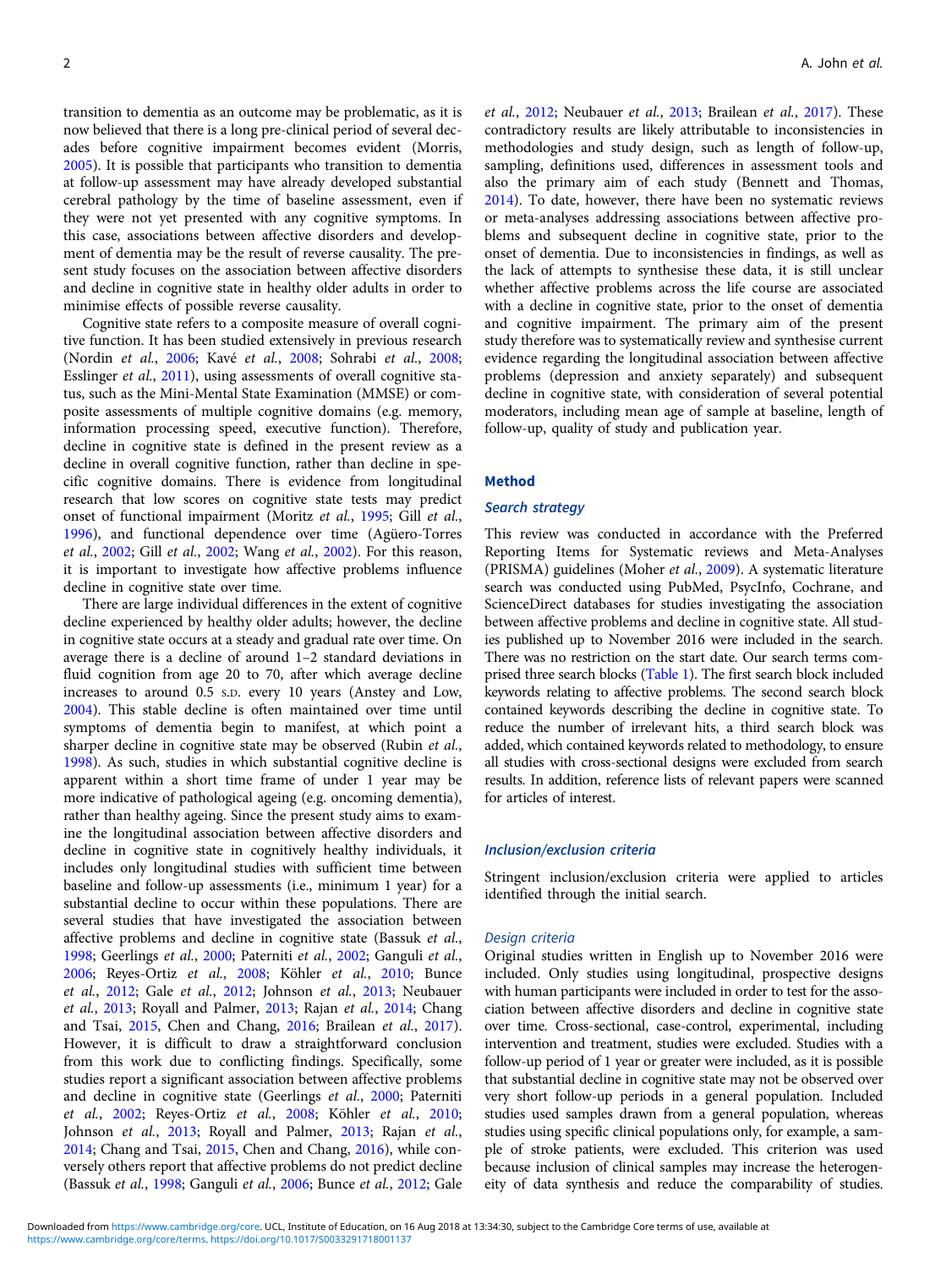#### <span id="page-2-0"></span>Table 1. Key terms used for systematic search

| Search block 1 (Affective problems)                                                                                                                                                                                                                           | Search block 2 (Cognitive decline)                                                                                                                                                                                                                                                                                                                                                                                                                                                                                                                                                                                                                                                                         | Search block 3 (Study design)                                                                                                     |
|---------------------------------------------------------------------------------------------------------------------------------------------------------------------------------------------------------------------------------------------------------------|------------------------------------------------------------------------------------------------------------------------------------------------------------------------------------------------------------------------------------------------------------------------------------------------------------------------------------------------------------------------------------------------------------------------------------------------------------------------------------------------------------------------------------------------------------------------------------------------------------------------------------------------------------------------------------------------------------|-----------------------------------------------------------------------------------------------------------------------------------|
| Depress* OR MDD OR Dysthymi* OR Anxi* OR GAD<br>OR worr* OR Phobia OR Panic OR Agoraphobia OR<br>'Obsessive compulsive' OR OCD OR PTSD OR 'Post<br>traumatic stress' OR 'Post-traumatic stress' OR<br>mood OR affective OR psychiatric OR<br>neuropsychiatric | 'Cognitive function' OR 'Cognitive impairment' OR<br>'Cognitive decline' OR 'Cognitive deficit' OR 'Cognitive<br>loss' OR 'Cognition loss' OR 'Cognitive ability' OR<br>'Cognitive abilities' OR 'Cognitive status' OR 'Cognitive<br>change' OR 'Cognition change' OR 'Cognitive<br>performance' OR 'Cognitive dysfunction' OR 'Cognitive<br>complaints' OR 'Cognitive capability' OR 'Cognitive<br>ageing' OR 'Cognitive aging' OR Memory OR Attention<br>OR 'Reaction time' OR 'Speed of processing' OR<br>'Processing speed' OR Intelligence OR 'General mental<br>ability' OR GMA OR 'Executive function' OR<br>'Neuropsychological testing' OR 'Mini mental state<br>exam' OR MMSE OR 'Mental status' | Longitudinal OR prospective OR<br>follow-up OR cohort OR 'life course' OR<br>lifespan OR 'life span' OR lifelong OR<br>'lifelong' |

Studies with a sample size of 100 or less were also considered ineligible, due to insufficient statistical power.

## Outcome-related criteria

Samples with cognitive impairment or dementia present at baseline were excluded. In addition to this, studies with any measure of change in cognitive state from baseline to follow-up were selected for inclusion. Other outcomes, such as the transition to dementia or cognitive performance at follow-up without consideration of change from a baseline measure were omitted. This was because the present study aimed to look at the association between affective disorders and cognitive decline within healthy ageing populations, rather than samples with dementia. Additionally, studies assessing specific cognitive domains, such as attention or visuospatial ability exclusively, rather than cognitive state, were also excluded to reduce heterogeneity.

## Predictor-related criteria

Both diagnostic and dimensional measures of depression and anxiety at baseline assessment were judged as eligible. Studies with retrospective assessments of affective problems were excluded, as such assessments may be less reliable. Both binary indicators of affective problems, defined as either a diagnosis or as a score above a threshold level, or continuous symptoms scores, as assessed by a validated scale of affective problems were included in this review.

# Screening procedure

All articles identified through our search strategy were screened for eligibility using a three-step process. All references were first reviewed by title. Next, the remaining references were screened by abstract. Finally, all remaining articles were read in full and final eligibility determinations were made on this basis. All articles were reviewed for inclusion by one rater, and 10% of all articles were additionally screened by an independent rater, in order to assess the consistency of screening. Any disagreements were resolved during consensus meetings.

# Data extraction

Data from the relevant articles were extracted using a detailed coding form. Information extracted included: Study information (Authors, publication year, DOI); Sample information (Country, mean age at baseline, gender composition, ethnicity, year of data collection, number of follow-ups, time between lags, total length of follow-up, sample size at baseline, sample size at final

follow-up); Instrument information (Type of affective problem, measure used to assess affective problem, measure used to assess decline in cognitive state); Statistical information (Statistical test used, effect sizes, covariates adjusted for in statistical model). Where results for more than one follow-up were reported, the longest follow-up was selected for our analysis, as longer follow-up times allow a greater period for the decline in cognitive state to occur. Similarly, where multiple models were reported with various adjustments made, the most conservative model (with the greatest amount of adjustments) was selected. In cases where insufficient statistical information was available, original authors were contacted directly via email. All studies were evaluated for methodological quality using STROBE (Strengthening the Reporting of Observational Studies in Epidemiology) guidelines (Elm et al., [2007](#page-11-0)).

## Statistical analysis and data synthesis

All analyses were conducted in R Studio (Studio, [2012\)](#page-12-0), using the metafor package. Separate meta-analyses were run for studies in which affective problems were assessed as a binary predictor (using a defined threshold), and studies where affective problems were assessed as a continuous predictor (using a symptom score). In addition, separate analyses were conducted for studies that used depression or anxiety as predictors of decline in cognitive state.

Odds ratios (ORs) were used as a common effect size across studies with a binary measure of affective problems. When ORs were not reported in original studies, these were estimated from available data using standard computational techniques (Lipsey and Wilson, [2000;](#page-11-0) Borenstein et al., [2009;](#page-10-0) Field and Gillett, [2010](#page-11-0)). Log ORs were then computed for subsequent analysis. Standardised regression coefficients were used as a common effect size across studies with a continuous measure of affective problems. If unstandardised effect sizes were reported, or measures were not standardised to a z score before analysis, coefficients were converted to standardised coefficients using standard computational methods (Kim and Ferree, [1981;](#page-11-0) Duncan, [2014\)](#page-11-0). In cases where insufficient information was reported in the study to calculate the standardised coefficients, authors were contacted directly via email. We also converted the estimated regression coefficients into ORs to facilitate the comparison with the analyses using a binary predictor of depression.

Multi-level meta-analyses were conducted to account for multiple effect sizes within studies (Van Den Noortgate and Onghena, [2003](#page-12-0)). Heterogeneity across studies was assessed using the Q statistic, with  $p < 0.1$  suggesting significant heterogeneity between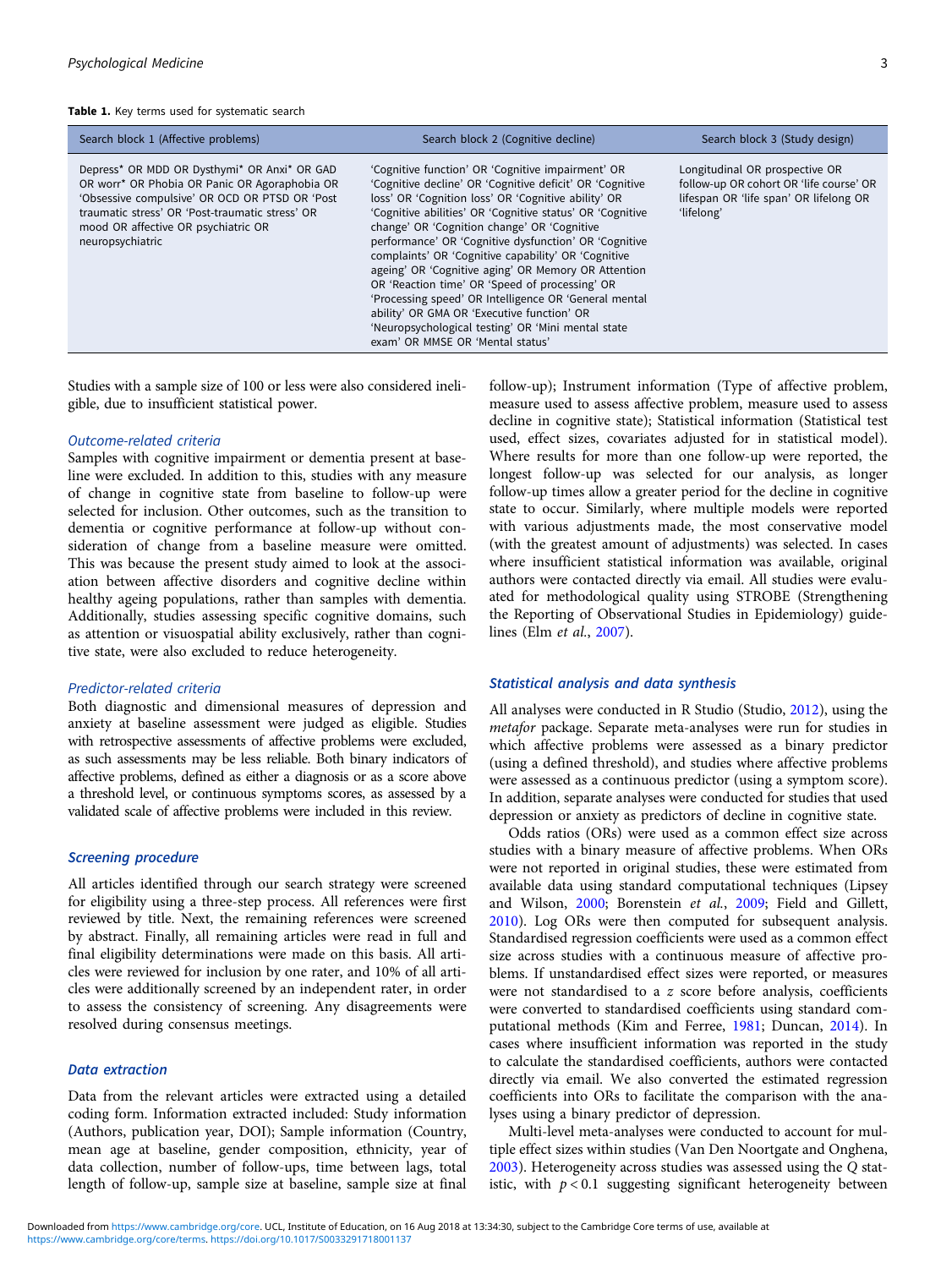studies, and the  $I^2$  statistic, in which 25, 50 and 75% represent low, medium and high heterogeneity (Higgins et al., [2003](#page-11-0)).

Additional meta-regression analyses were also conducted to assess the effects of potential moderators, including the length of follow-up, age of sample at baseline, publication year, method of affective problem assessment (diagnosis or self-report) and quality of studies. All moderators were entered initially as continuous variables, except for the assessment method of affective problems which was coded as a binary variable. For significant moderators, binary variables were created using the average values and sub-group analyses were run using these variables.

Publication bias was assessed using Begg's funnel plot and Begg's rank correlation test (Richard and Pillemer, [1984](#page-11-0); Song et al., [2000](#page-12-0); Egger et al., [2008](#page-11-0)).

# Results

# Literature search

Our search identified 25 844 references. After exclusion of duplicates, 20 954 unique citations remained. At stage 1, citations were screened by title and 981 were determined to be eligible (interrater reliability = 96%). In stage 2, remaining citations were screened by abstract and 185 were judged as relevant (inter-rater reliability = 91%). Finally, all 185 citations were selected for fulltext screening, after which 84 references remained (inter-rater reliability = 94%). At this stage, a further 36 studies were excluded, as they were addressing the decline in specific cognitive outcomes, rather than cognitive state. Of the 48 studies remaining, initially there were 18 with insufficient information for calculation of effect sizes. Authors were contacted directly by email about this and four (22%) responded to provide the relevant information. This left a total of 34 studies with sufficient information to calculate effect sizes, with 32 studies investigating the link between depression and a decline in cognitive state ( $n = 68793$ ), and five studies investigating anxiety and decline in cognitive state ( $n = 4698$ ; Fig. 1 and [Table 2](#page-4-0)).

## Depression studies

Of the depression studies, 17 used a binary measure of depression  $(k = 34)$  and 16 measured depression as a continuous variable  $(k = 36)$ . Depression studies had a mean follow-up length of approximately  $6.61$  years  $(s.D. = 4.41)$ . The mean age of participants was  $72.15$  at baseline (s.p. = 7.56) and the gender composition of the sample was approximately 59.48% female. The majority of studies took place in the USA  $(n = 14)$ , followed by the Netherlands ( $n = 4$ ) and Taiwan ( $n = 3$ ). Studies also took place in Australia, Canada, France  $(n = 2$  for each), Germany, England, Italy, Singapore and Japan, Hawaii and the mainland-USA ( $n = 1$  for each). Overall, the majority of studies used the Center for Epidemiologic Studies Depression Scale (CES-D) to assess depression present at baseline  $(n = 16)$ , followed by the Geriatric Depression Scale (GDS)  $(n=7)$ , the Diagnostic Interview Schedule (DIS)  $(n=3)$ , the Neuroticism scale from the NEO Personality Inventory, the Duke Depression Evaluation Schedule (DDES), the Goldberg Depression Scale,



## Fig. 1. Flowchart of selection.

Note: \*One study assessed both binary and continuous assessments of depression, meaning that although there are 17 studies using binary measures of depression and 16 studies using continuous measures of depression, in total there are only 32 studies reporting on depression and cognitive decline.

[https://www.cambridge.org/core/terms.](https://www.cambridge.org/core/terms) <https://doi.org/10.1017/S0033291718001137> Downloaded from [https://www.cambridge.org/core.](https://www.cambridge.org/core) UCL, Institute of Education, on 16 Aug 2018 at 13:34:30, subject to the Cambridge Core terms of use, available at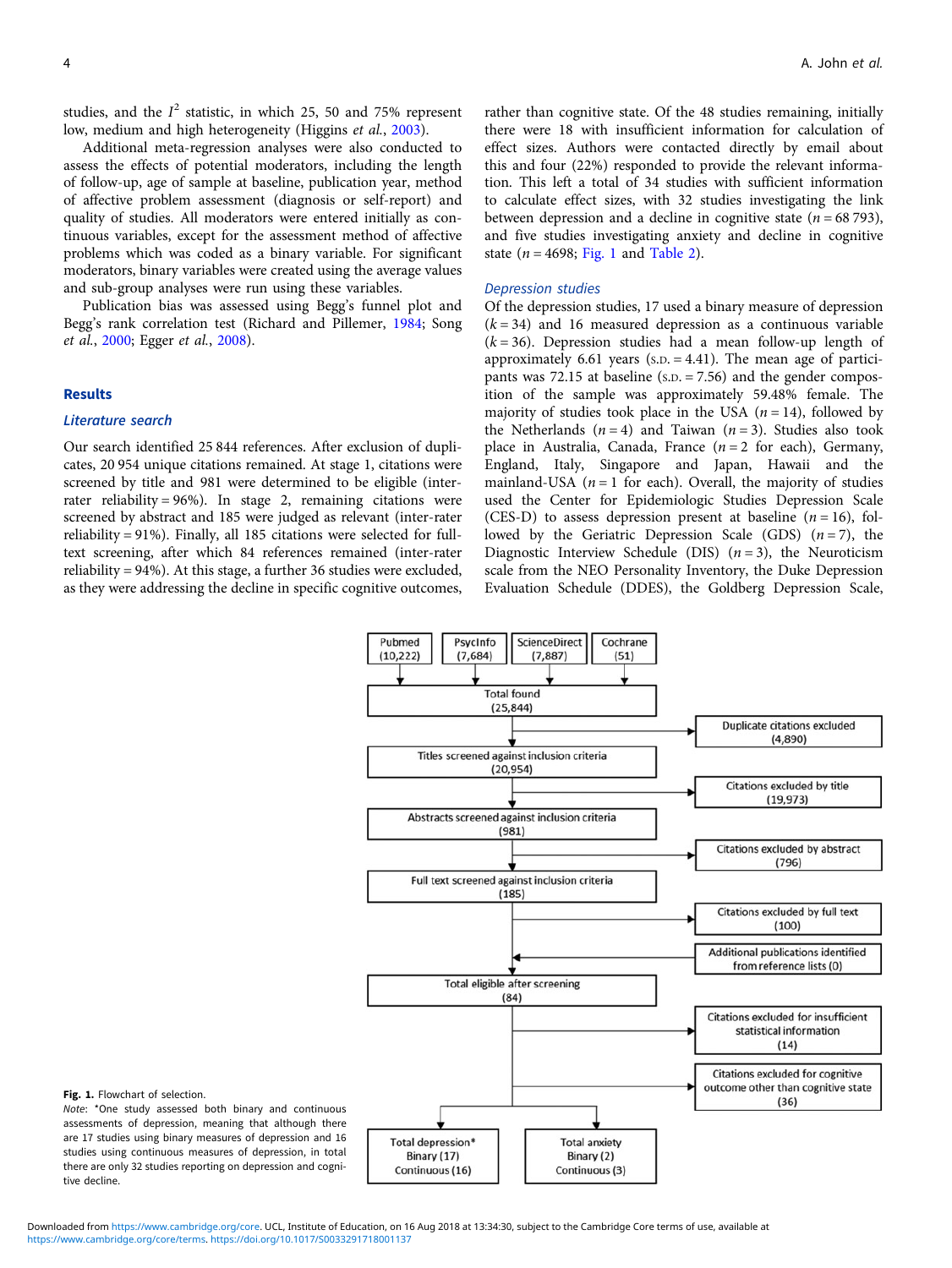## <span id="page-4-0"></span>**Table 2.** Studies included in the systematic literature review and meta-analyses

| Study ID       | Author         | Year | Country         | %<br>Female | Mean age<br>at baseline | Mean<br>length of<br>follow-up | Measure of cognition                                  | Type of<br>affective<br>problem | Measure of affective problem                                                      |
|----------------|----------------|------|-----------------|-------------|-------------------------|--------------------------------|-------------------------------------------------------|---------------------------------|-----------------------------------------------------------------------------------|
| $\mathbf{1}$   | <b>Bassuk</b>  | 1998 | <b>USA</b>      | 63          | 73.72                   | 12                             | Short Portable Mental Status<br>Questionnaire (SPMSQ) | Depression                      | Center for Epidemiologic Studies<br>Depression Scale (CES-D)                      |
| $\overline{2}$ | <b>Brodaty</b> | 2012 | Australia       | 59          | 78.41                   | $\overline{2}$                 | Mean of other cognitive domain<br>scores              | Depression                      | Neuropsychiatric Inventory                                                        |
| $\overline{2}$ | <b>Brodaty</b> | 2012 | Australia       | 59          | 78.41                   | $\overline{2}$                 | Mean of other cognitive domain<br>scores              | Anxiety                         | Neuropsychiatric Inventory                                                        |
| 3              | Chang          | 2015 | Taiwan          | 49          | 63.34                   | $\overline{4}$                 | Short Portable Mental Status<br>Questionnaire (SPMSQ) | Depression                      | Center for Epidemiologic Studies<br>Depression Scale (CES-D)                      |
| 4              | Downer         | 2016 | <b>USA</b>      | 58          | 73.18                   | 14                             | Mini Mental state Examination<br>(MMSE)               | Depression                      | Center for Epidemiologic Studies<br>Depression Scale (CES-D)                      |
| 5              | Dufouil        | 1996 | France          | 60          | 74.78                   | $\overline{3}$                 | Mini Mental state Examination<br>(MMSE)               | Depression                      | Center for Epidemiologic Studies<br>Depression Scale (CES-D)                      |
| 6              | Ganguli        | 2006 | <b>USA</b>      | 61          | 74.60                   | 12                             | Mini Mental state Examination<br>(MMSE)               | Depression                      | Modified Center for<br>Epidemiologic Studies<br>Depression Scale (CES-D)          |
| $\overline{7}$ | Geerlings      | 2000 | The Netherlands | 51          | 69.39                   | $\overline{3}$                 | Mini Mental state Examination<br>(MMSE)               | Depression                      | Center for Epidemiologic Studies<br>Depression Scale (CES-D) (>16<br>$vs. < 16$ ) |
| 8              | Han            | 2008 | Canada          | 66          | 79.11                   | $\mathbf{1}$                   | Mini Mental state Examination<br>(MMSE)               | Depression                      | Hamilton Depression Rating<br>Scale (HDRS)                                        |
| 9              | Kohler         | 2010 | The Netherlands | 48          | 69.40                   | 6                              | Mini Mental state Examination<br>(MMSE)               | Depression                      | Revised 90-item version of the<br>Symptom Checklist (SCL-90)                      |
| 10             | Niti           | 2009 | Singapore       | 64          | 65.40                   | 1.5                            | Mini Mental state Examination<br>(MMSE)               | Depression                      | Chinese version of the 15 item<br>Geriatric Depression Scale (GDS)                |
| 11             | Paterniti      | 2002 | France          | 43          | 64.96                   | $\overline{4}$                 | Mini Mental state Examination<br>(MMSE)               | Depression                      | Center for Epidemiologic Studies<br>Depression Scale (CES-D)                      |
| 12             | Raji           | 2007 | <b>USA</b>      | 59          | 72.70                   | $\overline{7}$                 | Mini Mental state Examination<br>(MMSE)               | Depression                      | Center for Epidemiologic Studies<br>Depression Scale (CES-D)                      |
| 13             | Reyes-Ortiz    | 2008 | <b>USA</b>      | 57          | 72.70                   | 11                             | Mini Mental state Examination<br>(MMSE)               | Depression                      | Center for Epidemiologic Studies<br>Depression Scale (CES-D)                      |
| 14             | Rosenblatt     | 2003 | <b>USA</b>      | 63          | 40.30                   | 11.5                           | Mini Mental state Examination<br>(MMSE)               | Depression                      | Diagnostic Interview Schedule<br>(DIS)                                            |
| 15             | Sawyer         | 2012 | <b>USA</b>      | 69          | 70.18                   | $\overline{4}$                 | Mini Mental state Examination<br>(MMSE)               | Depression                      | Duke Depression Evaluation<br>Schedule (DDES)                                     |
| 16             | Sinoff         | 2003 | Israel          | 63          | 77.64                   | 3.1                            | Mini Mental state Examination<br>(MMSE)               | Anxiety                         | Sinoff's Short Anxiety Screening<br>Test (SAST)                                   |
| 17             | Wilson         | 2016 | <b>USA</b>      | 74          | 76.30                   | 8                              | Battery of 19 cognitive<br>performance tests          | Depression                      | Subset of questions from the<br>Diagnostic Interview Schedule                     |
| 18             | Yaffe          | 1999 | <b>USA</b>      | 100         | 72.94                   | $\overline{4}$                 |                                                       | Depression                      | Geriatric Depression Scale (GDS)                                                  |

(Continued)

5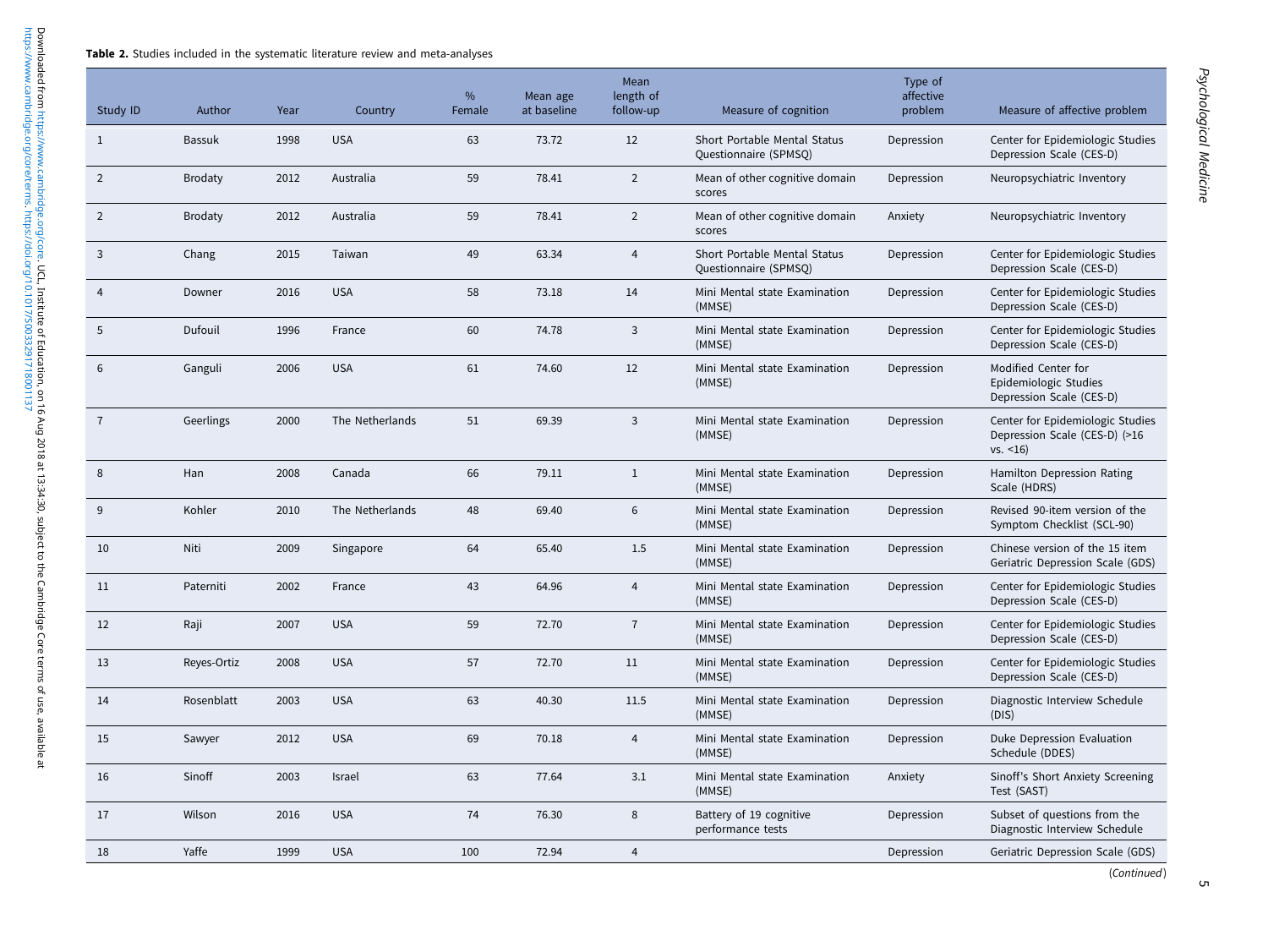| Study ID | Author       | Year | Country                                  | $\%$<br>Female | Mean age<br>at baseline | Mean<br>length of<br>follow-up | Measure of cognition                                                                                   | Type of<br>affective<br>problem | Measure of affective problem                                                                       |
|----------|--------------|------|------------------------------------------|----------------|-------------------------|--------------------------------|--------------------------------------------------------------------------------------------------------|---------------------------------|----------------------------------------------------------------------------------------------------|
|          |              |      |                                          |                |                         |                                | Mini Mental state Examination<br>(MMSE)                                                                |                                 |                                                                                                    |
| 19       | Bierman      | 2008 | The Netherlands                          | 53             | 69.49                   | 9                              | Mini Mental state Examination<br>(MMSE)                                                                | Anxiety                         | Hospital Anxiety and Depression<br>Scale-Anxiety (HADS-A)                                          |
| 20       | <b>Bunce</b> | 2012 | Australia                                | 49             | 76.55                   | 12                             | Mini Mental state Examination<br>(MMSE)                                                                | Depression                      | Goldberg Depression Scale                                                                          |
| 20       | <b>Bunce</b> | 2012 | Australia                                | 49             | 76.55                   | 12                             | Mini Mental state Examination<br>(MMSE)                                                                | Anxiety                         | Goldberg Anxiety Scale                                                                             |
| 21       | Chen         | 2016 | Taiwan                                   | 45             | 70.95                   | 14                             | Short Portable Mental Status<br>Questionnaire (SPMSQ)                                                  | Depression                      | Center for Epidemiologic Studies<br>Depression Scale (CES-D)                                       |
| 22       | Chiao        | 2016 | Taiwan                                   | 57             | 71.04                   | 14                             | Short Portable Mental Status<br>Questionnaire (SPMSQ)                                                  | Depression                      | Center for Epidemiologic Studies<br>Depression Scale (CES-D)                                       |
| 23       | Dotson       | 2008 | <b>USA</b>                               | 40             | 75.38                   | 4.4                            | Mini Mental State Exam (MMSE),<br>and Blessed Information<br>Memory and Concentration<br>Scale (BIMCS) | Depression                      | Center for Epidemiologic Studies<br>Depression Scale (CES-D)                                       |
| 24       | Gale         | 2012 | England                                  | 55             | 64.07                   | 6                              | Principal components analyses<br>of 5 cognitive outcomes                                               | Depression                      | Center for Epidemiologic Studies<br>Depression Scale (CES-D)                                       |
| 25       | Geerlings    | 2000 | The Netherlands                          | 51             | 69.39                   | 3                              | Mini Mental state Examination<br>(MMSE)                                                                | Depression                      | Center for Epidemiologic Studies<br>Depression Scale (CES-D) score<br>(per point increase)         |
| 26       | Han          | 2006 | Canada                                   | 66             | 79.11                   | $\mathbf{1}$                   | Mini Mental state Examination<br>(MMSE)                                                                | Depression                      | <b>HDRS</b>                                                                                        |
| 27       | Johnson      | 2013 | <b>USA</b>                               | 69             | 73.50                   | $\overline{2}$                 | Mini Mental state Examination<br>(MMSE) & Clinical Dementia<br>Rating (CDR-SB)                         | Depression                      | Geriatric Depression Scale<br>(GDS30)                                                              |
| 28       | Neubauer     | 2013 | Germany                                  | 60             | 75.70                   | $\mathbf{1}$                   | Mini Mental state Examination<br>(MMSE) and Syndrome Short<br>Test (SKT)                               | Depression                      | Geriatric Depression Scale<br>(GDS30)                                                              |
| 29       | Panza        | 2009 | Italy                                    | 36             | 71.90                   | 3.5                            | Mini Mental state Examination<br>(MMSE)                                                                | Depression                      | Italian version of the Geriatric<br>Depression Scale (GDS)                                         |
| 30       | Rajan        | 2014 | <b>USA</b>                               | 63             | 72.41                   | 9                              | Cognitive battery of four tests                                                                        | Depression                      | Center for Epidemiologic Studies<br>Depression Scale (CES-D)                                       |
| 31       | Royall       | 2013 | Japan, Hawaii,<br>and the<br>mainland-US |                | 77.80                   | 10                             | Cognitive Abilities Screening<br>Instrument (CASI)                                                     | Depression                      | Center for Epidemiologic Studies<br>Depression Scale (CES-D)                                       |
| 32       | Turner       | 2015 | <b>USA</b>                               | 70             | 73.90                   | 5                              | Measure derived from 19<br>cognitive tests                                                             | Depression                      | Center for Epidemiologic Studies<br>Depression Scale (CES-D) &<br>Geriatric Depression Scale (GDS) |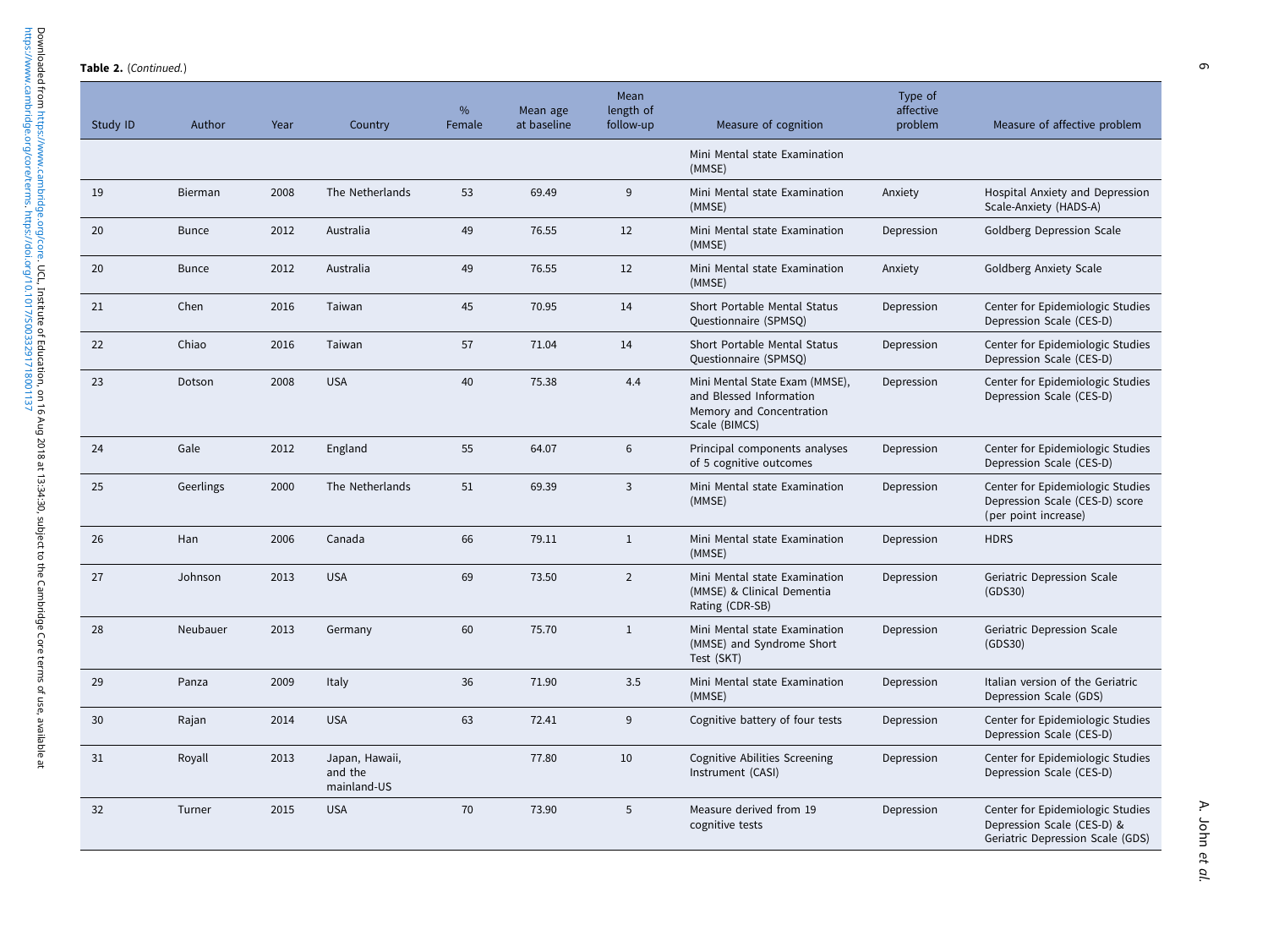| Center for Epidemiologic Studies<br>Depression Scale (CES-D) | Geriatric Depression Scale (GDS)        | 48-item Neuroticism scale from<br>the NEO Personality Inventory-<br>Revised. Depression sub-scale | 48-item Neuroticism scale from<br>the NEO Personality Inventory-<br>Revised. Anxiety sub-scale |  |
|--------------------------------------------------------------|-----------------------------------------|---------------------------------------------------------------------------------------------------|------------------------------------------------------------------------------------------------|--|
| Depression                                                   | Depression                              | Depression                                                                                        | Anxiety                                                                                        |  |
| Mini Mental state Examination<br>(MMSE)                      | Mini Mental state Examination<br>(MMSE) | Derived from 19 cognitive tests                                                                   | Derived from 19 cognitive tests                                                                |  |
| ≏                                                            |                                         | 3.4                                                                                               | 3.4                                                                                            |  |
| 69.25                                                        | 85.00                                   | 80.70                                                                                             | 80.70                                                                                          |  |
| S3                                                           | යි                                      | Ľ                                                                                                 | ξ                                                                                              |  |
| The Netherlands                                              | 2004 The Netherlands                    |                                                                                                   |                                                                                                |  |
| 2013                                                         |                                         | 2011 USA                                                                                          | 2011 USA                                                                                       |  |
| Van den<br>Kommer                                            | Vinkers                                 | Wilson                                                                                            | Wilson                                                                                         |  |
| 33                                                           | 34                                      | 35                                                                                                | 35                                                                                             |  |

Neuropsychiatric Inventory, Hamilton Rating Scale for Depression (HDRS), the Symptom Checklist  $(n = 1$  for each). Only one study reported separate effect sizes for more than one follow-up period (Bassuk et al., [1998](#page-10-0)). This study reported effect sizes at 3 years after baseline ( $n = 2030$ ), 6 years after baseline (*n*  $= 1447$ ) and 12 years after baseline ( $n = 756$ ). The effect size with the longest follow-up (12 years) was selected for inclusion in the meta-analysis.

## Anxiety studies

Of the five anxiety studies, two used a binary indicator of anxiety  $(k = 2)$  and three used a continuous measure of anxiety  $(k = 3)$ . Anxiety studies had a mean follow-up time of  $5.9$  years (s.p. = 4.36). On average, participants were 76.56 years old at baseline  $(S.D. = 4.23)$  and were predominantly female  $(60.14\%$  female). The majority of studies took place in Australia ( $n = 2$ ), followed by the USA, the Netherlands and Israel  $(n = 1$  for each). Anxiety was assessed using Sinoff's Short Anxiety Screening Test (SAST), Hospital Anxiety and Depression Scale-Anxiety (HADS-A), Neuropsychiatric Inventory, Goldberg Anxiety Scale and the Neuroticism scale from the NEO Personality Inventory  $(n = 1$  for each). All anxiety studies had a score of 60% or greater on the STROBE checklist (maximum score = 81%, median score  $= 78\%$ ).

# Depression and decline in cognitive state

Meta-analysis of studies with depression as a binary predictor There were 34 relevant effect sizes across 17 studies with a binary measure of depression (Dufouil et al., [1996](#page-11-0); Bassuk et al., [1998](#page-10-0); Yaffe et al., [1999](#page-12-0); Geerlings et al., [2000;](#page-11-0) Paterniti et al., [2002](#page-12-0); Rosenblatt et al., [2003;](#page-12-0) Ganguli et al., [2006](#page-11-0); Raji et al., [2007](#page-12-0); Han et al., [2008;](#page-11-0) Reyes-Ortiz et al., [2008;](#page-12-0) Niti et al., [2009](#page-11-0); Köhler et al., [2010;](#page-11-0) Brodaty et al., [2012;](#page-10-0) Sawyer et al., [2012](#page-12-0); Chang and Tsai, [2015](#page-11-0); Downer et al., [2016;](#page-11-0) Wilson et al., [2016](#page-12-0)). A multi-level meta-analysis of 34 effect sizes revealed that depression was associated with an increased risk of subsequent decline in cognitive state (OR 1.36, 95% CI 1.05–1.76, p  $= .02;$  [Fig. 2](#page-7-0)).

# Assessment of heterogeneity, meta-regression and sub-group analyses

Significant heterogeneity was observed across the studies with depression as a binary predictor ( $Q = 106.83$ , df = 33,  $p < 0.0001$ ,  $I^2$  = 69.08%). An omnibus meta-regression analysis including publication year, mean age at baseline, length of follow-up, method of depression assessment (diagnosis or self-report) and quality of study revealed that these variables together were able to explain a significant amount of heterogeneity in the model  $(OM = 13.32, df = 5, p = 0.02)$ . However, even after accounting for these factors, significant heterogeneity remained in the model (QE = 93.51, df = 28,  $p < 0.0001$ ). To further explore the effect of publication year, age at baseline, length of follow-up, depression assessment and quality on heterogeneity, individual metaregressions were conducted for each of these potential modifiers. These analyses revealed that mean age at baseline ( $p = 0.13$ ), publication year ( $p = 0.19$ ), quality of the study ( $p = 0.09$ ) and depression assessment ( $p = 0.91$ ) did not significantly explain the between-study variability.

Meta-regression analyses including the length of follow-up showed significant between-study variability, whereby studies with shorter follow-up periods had significantly greater effect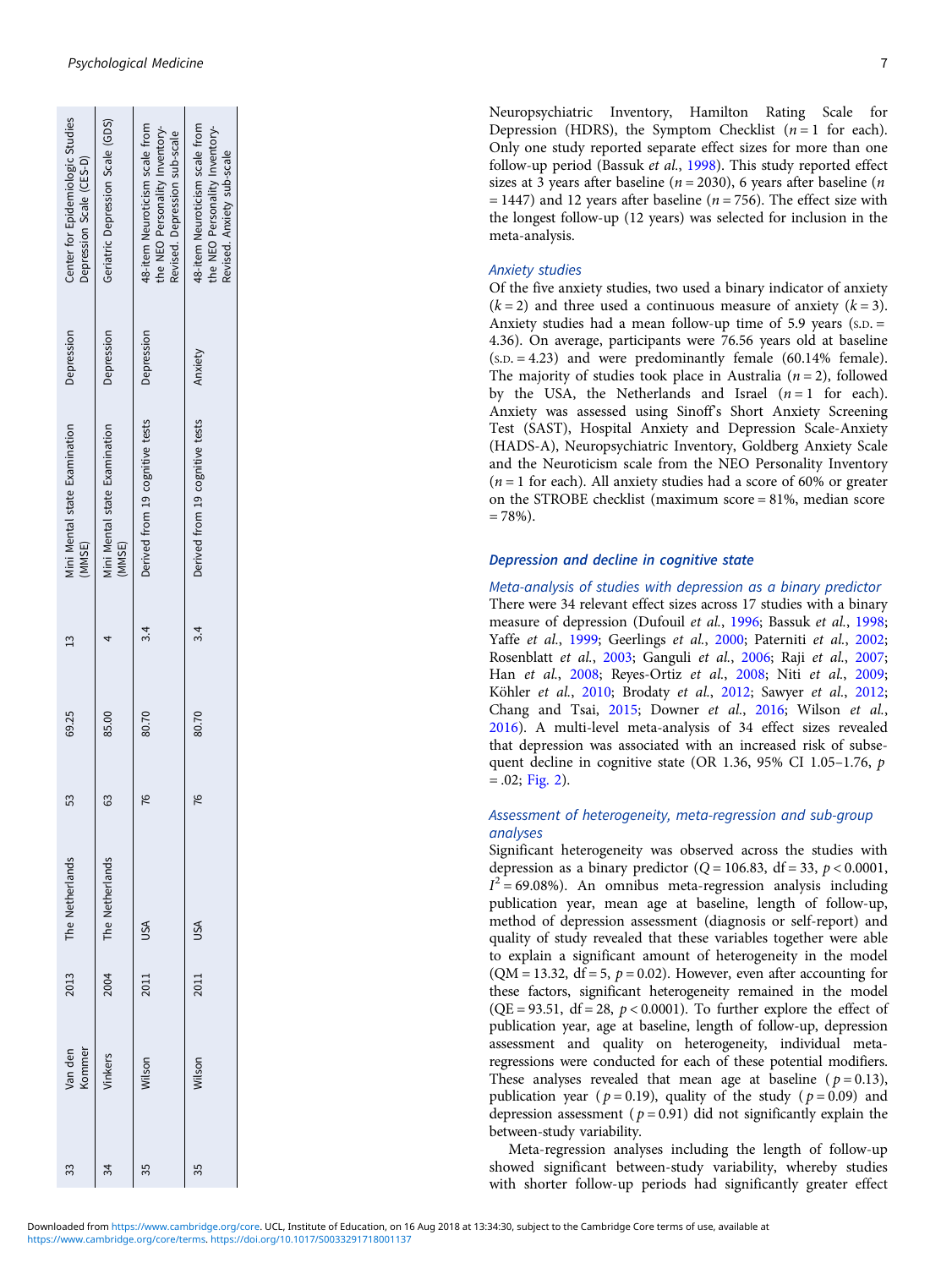<span id="page-7-0"></span>

Fig. 2. Forest plot of the association between binary depression and decline in cognitive state\*. Notes for multiple effect sizes within studies: Bassuk\* (1: High SPMSQ at baseline; 2: Medium SPMSQ at baseline; 3: High or medium SPMSQ at baseline), Chang (1: Males with persistent depressive symptoms; 2: Males with increasing depressive symptoms; 3: Males with decreasing depressive symptoms; 4. Females with persistent depressive symptoms; 5: Females with increasing depressive symptoms; 6: Females with decreasing depressive symptoms), Geerlings\* (1: CES-D threshold in high education sample; 2: CES-D threshold in low education sample; 3: Felt depressed some of the time v. never in high education sample; 4: Felt depressed some of the time v. never in low education sample; 5: Felt depressed most of the time v. never in high education sample; 6: Felt depressed most of the time v. never in low education sample), Han (1: Major depression v. no depression; 2: Minor depression v. no depression), Kohler (1: Low depression v. no depression; 2: Middle depression v. no depression; 3: High depression v. no depression), Wilson\* (1: Major depression v. no depression; 2: Elevated depression symptoms v. no depression), Yaffe (1: 3-5 depressive symptoms v. 0-2 depressive symptoms; 2: >6 depressive symptoms v. 0-2 depressive symptoms).

\* Represents effect sizes within studies where there may be some overlap in the sample.

sizes than studies with longer follow-up periods ( $B = -0.03$ , s.e. = 0.009,  $p = 0.002$ ). Additionally, meta-regression analyses including the method of cognitive assessment (MMSE  $\nu$ . neuropsychiatric batteries) showed significant between-study variability  $(B = -0.2$ ,  $s.E. = 0.08$ ,  $p = 0.01$ ). To further explore precisely how these significant factors were involved in this association sub-group meta-analyses were conducted.

To explore how length of follow-up affected the association, effect sizes were divided by the mean follow-up length in years  $(M = 6.35$  (s.p. = 4.25) years), resulting in two groups of longer  $(k = 7, M = 10.79$  (s.p. = 2.45) years) and shorter follow-up periods  $(k = 10, \quad M = 3.25 \quad (s.D. = 1.48)$  years). Multi-level sub-group meta-analyses revealed that depression was significantly associated with decline in cognitive state in studies with shorter follow-up periods (OR 1.43, 95% CI 1.03–2.00,  $p = 0.03$ ) and was approaching significance in studies with longer follow-up periods (OR 1.15, 95% CI 0.98-1.36,  $p = 0.08$ ). However, the overall effect size was larger for studies with shorter follow-up periods than those with longer follow-up periods. Studies with longer follow-up periods did not differ significantly from studies with shorter follow-up periods on quality  $(t<sub>(14.29)</sub> = 1.08, p = 0.3)$ , publication year  $(t_{(15.38)} = 0.1, p = 0.92)$ , mean age at baseline  $(t_{(10.67)} = -0.41, p = 0.69)$ , or depression assessment  $(t_{(14.07)} = -0.5,$  $p = 0.63$ ).

The meta-regression analysis including the method of cognitive assessment suggested that effect sizes were significantly smaller for studies using the MMSE than studies using neuropsychiatric batteries  $(B = -0.2, s.E. = 0.08, p = 0.01)$ . However, there were only four studies using neuropsychiatric battery assessments of cognitive state, so results need to be treated with caution.

# Meta-analysis of studies with depression as a continuous predictor

A multi-level meta-analysis of the 36 effect sizes across 16 studies with a continuous measure of depression was conducted (Geerlings et al., [2000;](#page-11-0) Vinkers et al., [2004;](#page-12-0) Han et al., [2006;](#page-11-0) Dotson et al., [2008](#page-11-0); Panza et al., [2009;](#page-12-0) Wilson et al., [2011](#page-12-0); Bunce et al., [2012;](#page-10-0) Gale et al., [2012](#page-11-0); Johnson et al., [2013;](#page-11-0) Neubauer et al., 2013; Royall and Palmer, [2013](#page-12-0); Van den Kommer et al., [2013](#page-12-0); Rajan et al., [2014;](#page-12-0) Turner et al., [2015;](#page-12-0) Chen and Chang, [2016](#page-11-0); Chiao and Weng, [2016\)](#page-11-0). This analysis revealed that depression was significantly associated with a decline in cognitive state  $(B = -0.008, 95\%)$ CI  $-0.015$  to  $-0.002$ ,  $p = 0.012$ ; [Fig. 3;](#page-8-0) OR 0.992, 95% CI 0.985– 0.998).

Assessment of heterogeneity and meta-regression analyses

Significant heterogeneity was observed across studies with depression as a continuous predictor ( $Q = 93.86$ , df = 35,  $p < 0.0001$ ,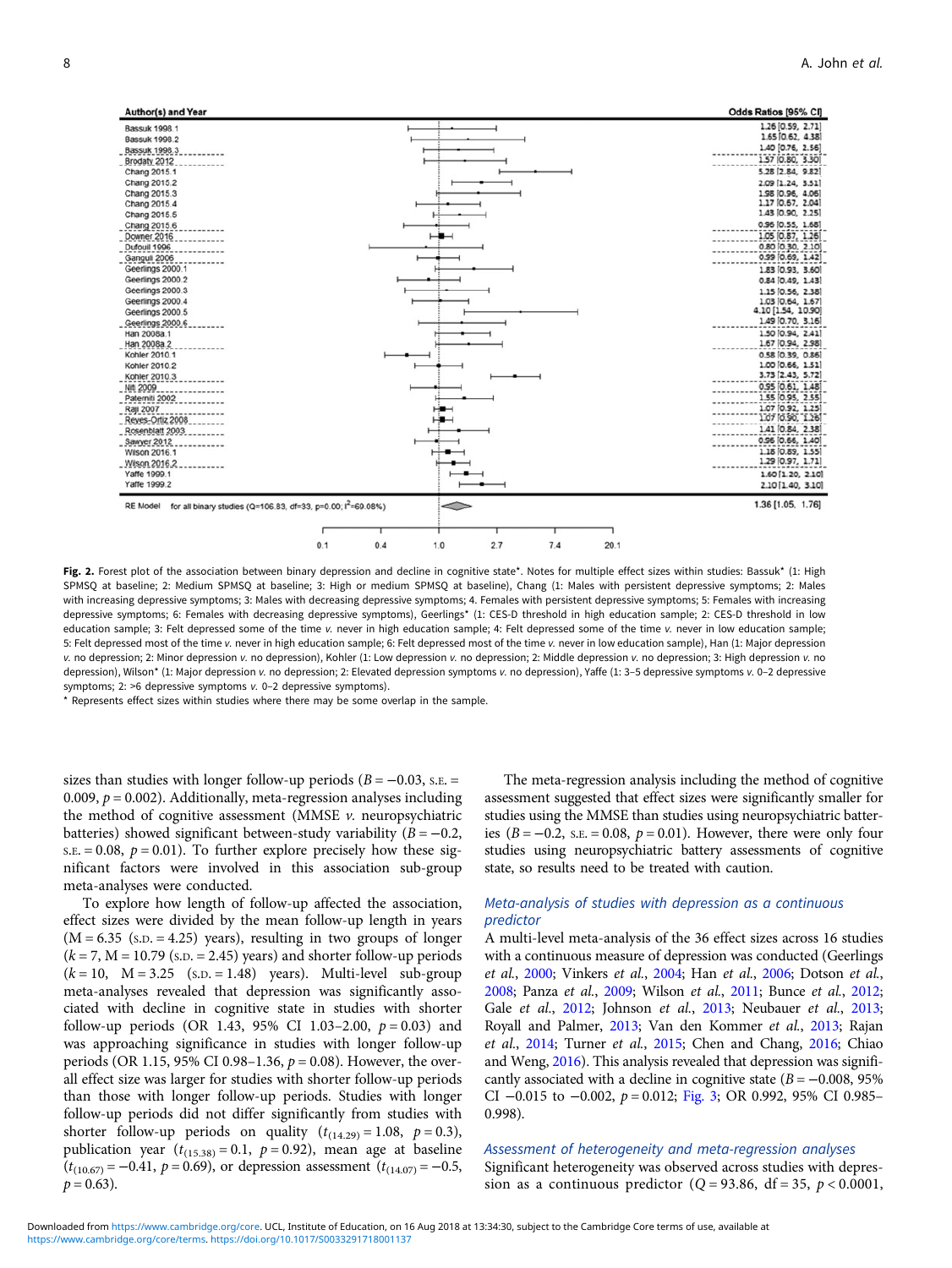<span id="page-8-0"></span>Author(s) and Year

#### **Standardised Betas [95% CI]**



Fig. 3. Forest plot of the association between continuous depression and a decline in cognitive state. Notes for multiple effect sizes within studies: Chen 2016 (1: Cognition starting high and declining; 2: Cognition starting low and declining), Chiao 2016\* (1: Negative affect; 2: Lack of positive affect), Dotson 2008\* (1: Baseline CES-D on MMSE; 2: Average CES-D on BIMCS; 3: Average CES-D on MMSE); Gale 2012 (1: Age 50–60; 2: Age 60–80; 3: Age 80–90), Geerlings 2000\* (1: CES-D Score per point increase, education >8 years; 2: CES-D Score per point increase, education < 8 years; 3: Negative affect score per point increase, education >8 years; 4: Negative affect score per point increase, education <8 years), Johnson 2013\* (1: MMSE; 2: CDR-SB), Neubauer 2013\* (1: Depression at T1 predicting cognition change from T1 to T2; 2: Depression at T2 predicting cognition change from T2 to T3; 3: Depression at T3 predicting cognition change from T3 to T4), Turner 2015\* (1: CES-D; 2: CES-D Positive affect; 3: CES-D Negative affect; 4: CES-D Somatic complaints; 5: CES-D Interpersonal problems; 6: GDS; 7: GDS Positive affect; 8: GDS Negative affect; 9: GDS Positive and negative affect).

\* Represents effect sizes within studies where there may be some overlap in the sample.

 $I^2$  = 69.74%). In order to try and explain some of this heterogeneity, an omnibus meta-regression analysis was conducted, including mean age at baseline, length of follow-up, quality and publication year as potential moderators. This analysis revealed that together these variables were not able to explain a significant amount of the heterogeneity in the model (QM = 8.97,  $df = 4$ ,  $p = 0.06$ ), but even after accounting for these factors, significant heterogeneity remained within the model (QE = 84.9, df = 31,  $p < 0.0001$ ). In order to explore the influence of age at baseline, follow-up length, quality and publication year in more depth, individual metaregressions were conducted for each potential modifier. These analyses revealed that mean age at baseline ( $p = 0.27$ ), length of follow-up ( $p = 0.1$ ), publication year ( $p = 0.18$ ), method of cognitive assessment ( $p = 0.47$ ) and quality ( $p = 0.11$ ) could not significantly explain between-study variability individually.

# Publication bias

Publication bias is unlikely for meta-analyses of depression studies measured as a continuous variable, as Begg's rank correlation test was non-significant ( $p = 0.07$ ). Begg's funnel plot also appears relatively symmetrical (online Supplementary Fig. S1).

There may have been some publication bias present in the meta-analysis of studies with depression as a binary predictor, as although Begg's funnel plot appears symmetrical (online Supplementary Fig. S1), Begg's rank correlation test was significant ( $p = 0.02$ ). Results should, therefore, be interpreted with caution.

# Anxiety and decline in cognitive state

Due to the limited number of studies with anxiety which met our inclusion criteria, meta-analyses for these studies were not possible. Instead, these studies are described in the form of a narrative review. Of the five relevant anxiety studies, two used a binary indicator of anxiety (Sinoff and Werner, [2003](#page-12-0); Brodaty et al., [2012](#page-10-0)) and three used a continuous measure of anxiety (Bierman et al., [2008](#page-10-0); Wilson et al., [2011;](#page-12-0) Bunce et al., [2012\)](#page-10-0).

Two of these studies reported that anxiety was a significant predictor of decline in cognitive state (Sinoff and Werner, [2003](#page-12-0); Wilson et al., [2011](#page-12-0)). Specifically, Sinoff and Werner, [2003](#page-12-0) reported that in a sample of 100 people, anxiety (assessed using Sinoff's Short Anxiety Screening Test – SAST) had a strong direct and indirect effect on predicting future decline in cognitive state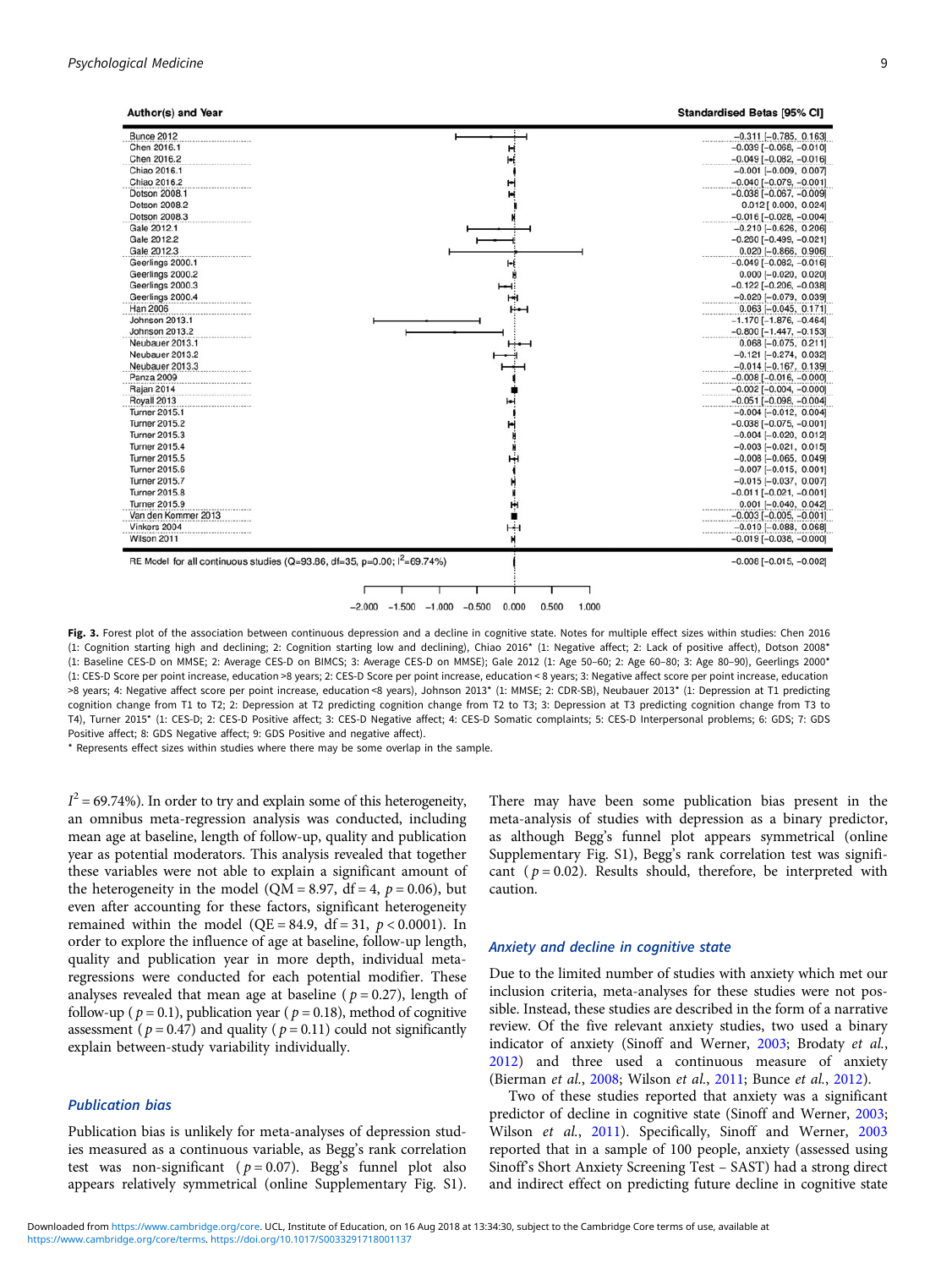over 3.2 years  $(B = 0.23, 95\% \text{ CI} -0.03 \text{ to } -3.95, p < 0.05)$ . Similarly, Wilson et al. ([2011](#page-12-0)) found that in 785 older adults, higher levels of anxiety symptoms (assessed using the anxiety subscale from the 48-item Neuroticism scale) were significantly associated with more rapid decline in cognitive state over a 3.4-year period  $(B = -0.003, s.E. = 0.001, p = 0.01)$ .

Conversely, three of the eligible studies found no association between anxiety symptoms and a decline in cognitive state (Bierman et al., [2008](#page-10-0); Brodaty et al., [2012](#page-10-0); Bunce et al., [2012\)](#page-10-0). Bierman et al. ([2008](#page-10-0)) found no evidence that anxiety (assessed using the anxiety sub-scale from the Hospital Anxiety and Depression Scale – HADS-A) predicted a linear decline in cognitive state in a sample of 2351 people over a period of 9 years. Instead, a significant negative quadratic trend for cognition was reported. The authors state that this is suggestive of a curvilinear association between anxiety levels and cognitive performance. Specifically, milder anxiety symptoms may be associated with an improvement on the MMSE until it reaches an optimal level, beyond which the beneficial influence reduces, so more severe anxiety is related to poorer cognitive function. The authors posit that the Yerkes and Dodson law regarding the association between arousal and cognitive performance (Yerkes and Dodson, [1908](#page-12-0); Mendl, [1999](#page-11-0)) may also apply to anxiety symptoms. Brodaty et al. [\(2012\)](#page-10-0) found that in a sample of 480 non-impaired people, the odds of decline in global cognitive state over a period of 2 years were not significantly higher for participants with anxiety (assessed using Neuropsychiatric Inventory) at baseline than those without (OR 1.63, 95% CI 0.5–5.8,  $p = 0.45$ ). They did, however, find a significant effect of anxiety at baseline on the decline in executive function (OR 3.54, 95% CI 1.3–9.9,  $p = 0.016$ ). Finally, Bunce et al. [\(2012\)](#page-10-0) found no evidence that anxiety (assessed using the Goldberg Anxiety Scale) affected change in cognitive state over a period of 12 years in a sample of 836 community-dwelling individuals over the age of 70 ( $B = -0.14$ ,  $s.E. = 0.19, p = 0.46$ .

# **Discussion**

The aim of the current study was to systematically investigate associations between affective problems (depression and anxiety) present at baseline and subsequent decline in cognitive state. Our findings revealed that individuals with depression (measured as a binary or continuous predictor) were at an increased risk of a greater decline in cognitive state. These findings are consistent with previous reviews which have indicated an association between affective problems and development of dementia (Jorm, [2001;](#page-11-0) Ownby et al., [2006](#page-12-0); Byers and Yaffe, [2011;](#page-11-0) da Silva et al., [2013;](#page-11-0) Bennett and Thomas, [2014;](#page-10-0) Cherbuin et al., [2015](#page-11-0); Gulpers et al., [2016\)](#page-11-0). Our results extend these findings by linking affective problems to a greater decline in cognitive state in samples without dementia at baseline.

# Strengths and limitations

Several limitations of the current study must be acknowledged. They are subject to the limitations of the included studies. Our analyses suggest that there are several key methodological differences between studies which significantly affect the results produced. For example, our results suggest that effects may differ based on length of follow-up. As shown, this is unrelated to differences in publication year, age at baseline, or method of

depression assessment (self-report or diagnosis). It is possible that this is more likely attributable to additional unobserved heterogeneity.

This review only included studies of decline in cognitive state as an outcome. For this reason, it is not clear whether affective problems may differentially influence decline in different cognitive domains. Additionally, the majority of included studies assessed cognitive state using the MMSE. This measure has been criticised for lacking sensitivity to subtle changes in cognition and for ceiling and floor effects (Tombaugh and McIntyre, [1992\)](#page-12-0). Consistent with this, the meta-analysis of studies using depression as a binary predictor revealed that effect sizes are significantly smaller for studies using the MMSE than studies using neuropsychiatric batteries. It is therefore possible that the widespread use of the MMSE may have resulted in an underestimation of the association between affective disorders and decline in cognitive state in healthy older adults over time. One further limitation is that excluding cognitive impairment and dementia at baseline does not completely rule out the possibility of reverse causality.

Beyond this, included studies used different approaches and instruments to assess affective problems. Research suggests that there is low overlap among different scales of depression and anxiety, with content analysis suggesting that different types of assessments may capture different symptoms (Fried, [2017\)](#page-11-0). It is therefore possible that studies included in this review are not entirely comparable on the basis that the methods of assessing depression are heterogeneous and may each be capturing different kinds of symptoms. Beyond this, there were also very few studies which met our inclusion criteria which examined the association between anxiety and decline in cognitive state, meaning that a quantitative meta-analysis was not possible. Moreover, an additional limitation is that as there were no studies investigating comorbidity between anxiety and depression. Finally, many of the studies did not report separate effect sizes for different types of symptoms of affective problems (e.g. negative affect symptoms, somatic symptoms, etc.), meaning we could not look at how different symptoms of affective problems may influence decline in cognitive state in the current study.

## Plausible mechanisms

Three major hypotheses have been proposed to explain this observed association. The first states that affective problems may act as an aetiological risk factor for the subsequent decline in cognitive state, perhaps by lowering the threshold for manifesting decline (Butters et al., [2008;](#page-11-0) Bennett and Thomas, [2014](#page-10-0)). The second hypothesis proposes that affective problems may act as a prodromal feature of dementia. Specifically, affective problems may manifest as an early clinical presentation of this disorder. Affective problems and decline in cognitive state may therefore be different symptoms of the same underlying condition (Panza et al., [2010;](#page-12-0) Bennett and Thomas, [2014](#page-10-0)). The third hypothesis posits that affective problems and decline in cognitive state are separate processes but may share common risk factors and underlying neurobiological substrates (Djernes, [2006](#page-11-0); Enache et al., [2011;](#page-11-0) Bennett and Thomas, [2014\)](#page-10-0). These hypotheses are not necessarily mutually exclusive and it is likely that multiple pathways and mechanisms underlie this relationship.

There are several biological and behavioural pathways which may be involved in the association between affective problems and decline in cognitive state. These include vascular disease,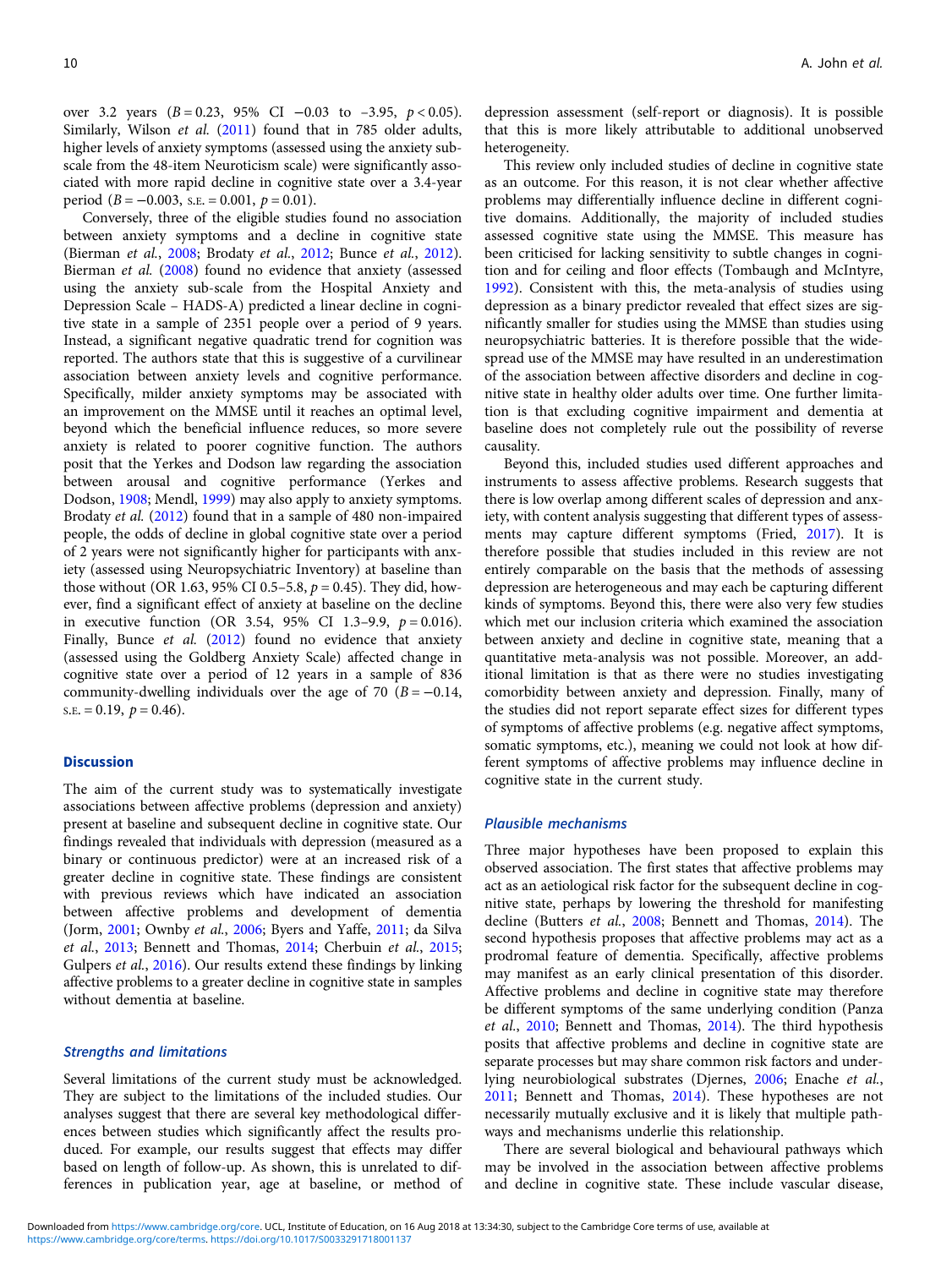<span id="page-10-0"></span>increased cortisol production leading to atrophy of the hippocampus (Geerlings and Gerritsen, [2017](#page-11-0)), increased deposition of  $\beta$ -amyloid plaques (Byers and Yaffe, [2011\)](#page-11-0), inflammatory changes (Byers and Yaffe, [2011](#page-11-0)) and a decline in the levels and activities of neurotrophic factors (Royall et al., [2017](#page-12-0)). A multiple pathways model has also been proposed by Butters et al. [\(2008](#page-11-0)), which posits that depression-associated cerebrovascular disease and glucocorticoid neurotoxicity may operate to decrease levels of brain and cognitive reserve, as well as interact with pathology of Alzheimer's disease, giving rise to the clinical manifestation of Alzheimer's disease and accelerated cognitive decline. Additional potential lifestyle and behavioural pathways associated with affective problems include educational attainment, social support, early life adversity and health behaviours such as exercise regime, alcohol consumption, smoking status and medication status. It is more likely that a complex interaction of biological and sociobehavioural mechanisms are involved in linking affective problems with cognitive decline, rather than one single aetiological determinant (da Silva et al., [2013\)](#page-11-0).

## Implications and future directions

Future research should focus on investigating whether effective treatment and management of affective problems may reduce risk of decline in cognitive state. Additionally, future reviews could focus on how affective problems are associated with decline in specific cognitive domains, such as memory, executive function and information processing speed. This information can help to elucidate the pattern of decline characteristic of individuals with a history of affective problems. The present review could not address the issue of comorbidity between depression and anxiety and how comorbidity is associated with subsequent decline in the mental state. Indeed, comorbidity of depression and anxiety disorders is common. It is estimated that around 50–60% of individuals who have experienced depression also have a history of anxiety disorder (Kessler et al., [1996;](#page-11-0) Fava et al., [2000\)](#page-11-0). Additionally, it is believed that comorbidity of anxiety and depression may be related to higher symptom severity and persistence, as well as poorer functional outcomes (Angst et al., 1999; Roy-Byrne et al., 2000). For this reason, it is important for future research to address how comorbid depression and anxiety is associated with future cognitive decline, and whether comorbidity of these conditions may result in poorer cognitive outcomes than depression or anxiety in isolation. One additional question which remains unresolved is whether affective problems act as a risk factor for the accelerated decline in cognitive state or whether they are an early biomarker representing prodromal dementia. While we excluded studies where cognitive impairment was present at baseline, it is also known that dementia has a preclinical period of many decades (Sperling et al., [2011](#page-12-0)). It is therefore possible that participants in included studies may have already built up substantial dementia pathology at baseline, even if cognitive symptoms were not yet apparent. Associations could therefore be due to reverse causality from subtle cognitive changes short of dementia. Future research should focus on distinguishing more clearly between these possibilities.

As average life expectancy lengthens and rapid demographic ageing occurs in populations worldwide, there is a dramatic predicted increase in the number of older adults living in our society (Oeppen and Vaupel, [2002;](#page-11-0) Lutz et al., [2008\)](#page-11-0). By 2030, it is estimated that approximately one in five people in England will be over the age of 65 (House of Lords, [2013](#page-11-0)). Given the predicted increase in population size of adults over the age of 65, as well as the poor outcomes and economic costs associated with a decline in cognitive state and impairment, it is important to identify life course risk factors for poorer late-life cognitive outcomes, for potential early intervention. These findings may have value in identifying individuals who may be at a greater risk of deterioration in cognitive function over time. It is possible that effective management and treatment of depression may reduce risk and improve cognitive outcomes within these individuals. However, there has also been some evidence to suggest there may be persisting neurocognitive disturbances even after remission of depression (Frasch et al., [2000](#page-11-0); Weiland-Fiedler et al., [2004](#page-12-0); Paelecke-Habermann et al., [2005](#page-12-0)). Additionally, cognition may be an important treatment target for depression (Kaser et al., [2017](#page-11-0)). Due to the high prevalence of depression in the population, these results are of great public health importance.

In conclusion, demographic ageing is occurring rapidly worldwide and the number of people living with dementia is expected to grow substantially in prevalence over the next thirty years. As such, focussing research on potentially modifiable life-course risk factors, such as affective problems, is of increasing importance. This review highlights the importance of affective problems, particularly depression, in this context.

Supplementary material. The supplementary material for this article can be found at <https://doi.org/10.1017/S0033291718001137>

Acknowledgements. We would like to thank all the authors of the work included in the current review, and all the participants who took part in these studies.

Financial support. This project was supported by the Economic and Social Research Council (ESRC). Grant Number: ES/J500173/1

# References

- Agüero-Torres H et al. (2002) The impact of somatic and cognitive disorders on the functional status of the elderly. Journal of Clinical Epidemiology 55 (10), 1007–1012.
- Alexopoulos GS and Abrams RC (1991) Depression in Alzheimer's disease. Psychiatric Clinics of North America.
- Arve S et al. (1999) Coexistence of lowered mood and cognitive impairment of elderly people in five birth cohorts. Aging (Milan, Italy) 11(2), 90–95.
- Anstey KJ and Low LF (2004) Normal cognitive changes in aging. Australian Family Physician 33(10), 783.
- Bassuk SS, Berkman LF and Wypij D (1998) Depressive symptomatology and incident cognitive decline in an elderly community sample. Archives of General Psychiatry 55(12), 1073–1081.
- Bennett S and Thomas AJ (2014) Depression and dementia: cause, consequence or coincidence? Maturitas 79(2), 184–190.
- Bierman EJ et al. (2008) Anxiety symptoms and cognitive performance in later life: results from the longitudinal aging study Amsterdam. Aging and Mental Health 12(4), 517–523.
- Borenstein M et al. (2009) Introduction to Meta-Analysis. Chichester, UK: John Wiley & Sons, Ltd.
- Brailean A et al. (2017) Longitudinal associations between late-life depression dimensions and cognitive functioning: a cross-domain latent growth curve analysis. Psychological Medicine 47(4), 690–702.
- Brodaty H et al. (2012) Neuropsychiatric symptoms in older people with and without cognitive impairment. Journal of Alzheimer's Disease 31(2), 411–420.
- Bunce D et al. (2012) Depression, anxiety and cognition in communitydwelling adults aged 70 years and over. Journal of Psychiatric Research 46 (12), 1662–1666.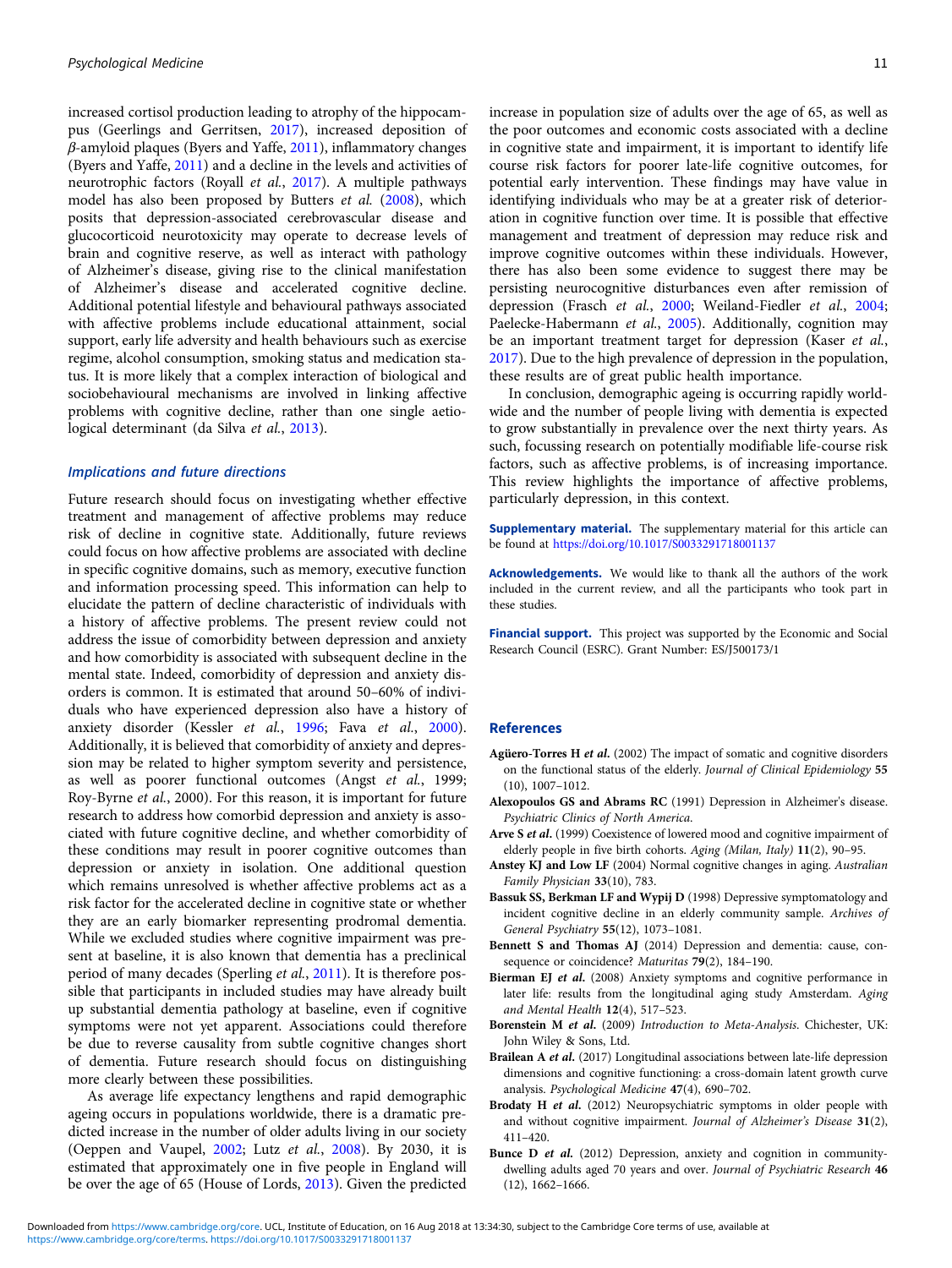- <span id="page-11-0"></span>Butters MA et al. (2008) Pathways linking late-life depression to persistent cognitive impairment and dementia. Dialogues in Clinical Neuroscience 10(3), 345.
- Byers AL and Yaffe K (2011) Depression and risk of developing dementia. Nature Reviews Neurology 7(6), 323–331.
- Chang SL and Tsai AC (2015) Gender differences in the longitudinal associations of depressive symptoms and leisure-time physical activity with cognitive decline in  $\geq$  57year-old Taiwanese. Preventive Medicine 77, 68–73.
- Chen TY and Chang HY (2016) Developmental patterns of cognitive function and associated factors among the elderly in Taiwan. Scientific Reports 6, 33486.
- Cherbuin N, Kim S and Anstey KJ (2015) Dementia risk estimates associated with measures of depression: a systematic review and meta-analysis. BMJ Open 5(12), e008853.
- Chiao C and Weng LJ (2016) Mid-life socioeconomic status, depressive symptomatology and general cognitive status among older adults: interrelationships and temporal effects. BMC Geriatrics 16(1), 88.
- Clark L, Chamberlain SR and Sahakian BJ (2009) Neurocognitive mechanisms in depression: implications for treatment. Annual Review of Neuroscience 32, 57–74.
- Da Silva J et al. (2013) Affective disorders and risk of developing dementia: systematic review. The British Journal of Psychiatry 202(3), 177–186.
- Djernes JK (2006) Prevalence and predictors of depression in populations of elderly: a review. Acta Psychiatrica Scandinavica 113(5), 372–387.
- Dotson VM, Resnick SM and Zonderman AB (2008) Differential association of concurrent, baseline, and average depressive symptoms with cognitive decline in older adults. The American Journal of Geriatric Psychiatry 16 (4), 318–330.
- Downer B et al. (2016) Effects of comorbid depression and diabetes mellitus on cognitive decline in older Mexican Americans. Journal of the American Geriatrics Society 64(1), 109–117.
- Dufouil C et al. (1996) Longitudinal analysis of the association between depressive symptomatology and cognitive deterioration. American Journal of Epidemiology 144(7), 634–641.
- Duncan OD (2014) Introduction to Structural Equation Models. Elsevier, New York.
- Egger M, Davey-Smith G and Altman D (eds). (2008) Systematic Reviews in Health Care: Meta-Analysis in Context. John Wiley & Sons, London.
- Elm EV et al. (2007) Policy and practice-The strengthening the reporting of observational studies in epidemiology (STROBE) statement: guidelines for reporting observational studies. Bulletin of the World Health Organization 85(11), 867–872.
- Enache D, Winblad B and Aarsland D (2011) Depression in dementia: epidemiology, mechanisms, and treatment. Current Opinion in Psychiatry 24 (6), 461–472.
- Esslinger C et al. (2011) Cognitive state and connectivity effects of the genome-wide significant psychosis variant in ZNF804A. Neuroimage 54 (3), 2514–2523.
- Fava M et al. (2000) Anxiety disorders in major depression. Comprehensive Psychiatry 41(2), 97–102.
- Field AP and Gillett R (2010) How to do a meta-analysis. British Journal of Mathematical and Statistical Psychology 63(3), 665–694.
- Frasch K et al. (2000) Do cognitive deficits in depressive disorders remit? Psychiatrische Praxis 27(6), 291–295.
- Fried EI (2017) The 52 symptoms of major depression: lack of content overlap among seven common depression scales. Journal of Affective Disorders 208, 191–197.
- Gale CR, Allerhand M and Deary IJ (2012) Is there a bidirectional relationship between depressive symptoms and cognitive ability in older people? A prospective study using the English longitudinal study of ageing. Psychological Medicine 42(10), 2057–2069.
- Ganguli M et al. (2006) Depressive symptoms and cognitive decline in late life: a prospective epidemiological study. Archives of General Psychiatry 63(2), 153–160.
- Geerlings MI and Gerritsen L (2017) Late-life depression, hippocampal volumes, and HPA-axis regulation. A systematic review and meta-analysis. Biological Psychiatry 82, 339–350.
- Geerlings MI et al. (2000) Depression and risk of cognitive decline and Alzheimer's disease. The British Journal of Psychiatry 176(6), 568–575.
- Gill TM, Hardy SE and Williams CS (2002) Underestimation of disability in community-living older persons. Journal of the American Geriatrics Society 50(9), 1492–1497.
- Gill TM et al. (1996) Impairments in physical performance and cognitive status as predisposing factors for functional dependence among nondisabled older persons. The Journals of Gerontology Series A: Biological Sciences and Medical Sciences 51(6), M283–M288.
- Gulpers B et al. (2016) Anxiety as a predictor for cognitive decline and dementia: a systematic review and meta-analysis. The American Journal of Geriatric Psychiatry 24(10), 823–842.
- Han L et al. (2006) The temporal relationship between depression symptoms and cognitive functioning in older medical patients—prospective or concurrent? The Journals of Gerontology Series A: Biological Sciences and Medical Sciences 61(12), 1319–1323.
- Han L et al. (2008) 12-month cognitive outcomes of major and minor depression in older medical patients. The American Journal of Geriatric Psychiatry 16(9), 742–751.
- Higgins JP et al. (2003) Measuring inconsistency in meta-analyses. BMJ: British Medical Journal 327(7414), 557.
- House of Lords (2013) 'Ready for Ageing?' Select Committee on Public Service and Demographic Change. Report of Session 2012–13. HL Paper 140. London: The Stationery Office Limited.
- Johnson LA, Hall JR and O'Bryant SE (2013) A depressive endophenotype of mild cognitive impairment and Alzheimer's disease. PLoS ONE 8(7), e68848.
- Jorm AF (2001) History of depression as a risk factor for dementia: an updated review. Australian & New Zealand Journal of Psychiatry 35(6), 776–781.
- Kaser M, Zaman R and Sahakian BJ (2017) Cognition as a treatment target in depression. Psychological Medicine 47(6), 987–989.
- Kavé G et al. (2008) Multilingualism and cognitive state in the oldest old. Psychology and Aging 23(1), 70.
- Kessler RC et al. (1996) Comorbidity of DSM-III—R major depressive disorder in the general population: Results from the US National Comorbidity Survey. The British journal of psychiatry.
- Kim JO and Ferree Jr GD (1981) Standardization in causal analysis. Sociological Methods & Research 10(2), 187-210.
- Köhler S et al. (2010) Depressive symptoms and cognitive decline in community-dwelling older adults. Journal of the American Geriatrics Society 58(5), 873–879.
- Light RJ and Pillemer DB (1984) Summing up: The science of reviewing research. Cambridge, MA: Harvard University Press
- Lipsey MW and Wilson D (2000) Practical Meta-Analysis (applied social research methods). Sage publications, Thousand Oaks California.
- Lutz W, Sanderson W and Scherbov S (2008) The coming acceleration of global population ageing. Nature 451(7179), 716–719.
- Mendl M (1999) Performing under pressure: stress and cognitive function. Applied Animal Behaviour Science 65(3), 221–244.
- Moher D et al. and Prisma Group (2009) Preferred reporting items for systematic reviews and meta-analyses: the PRISMA statement. PLoS Medicine 6(7), e1000097.
- Moritz DJ, Kasl SV and Berkman LF (1995) Cognitive functioning and the incidence of limitations in activities of daily living in an elderly community sample. American Journal of Epidemiology 141(1), 41-49.
- Morris JC (2005) Early-stage and preclinical Alzheimer disease. Alzheimer Disease and Associated Disorders 19(3), 163.
- Neubauer AB, Wahl HW and Bickel H (2013) Depressive symptoms as predictor of dementia versus continuous cognitive decline: a 3-year prospective study. European Journal of Ageing 10, 37–48.
- Niti M et al. (2009) APOE-€4, depressive symptoms, and cognitive decline in Chinese older adults: Singapore longitudinal aging studies. Journals of Gerontology Series A: Biomedical Sciences and Medical Sciences 64(2), 306–311.
- Nordin E, Rosendahl E and Lundin-Olsson L (2006) Timed "Up & Go" test: reliability in older people dependent in activities of daily living—focus on cognitive state. Physical Therapy 86(5), 646–655.
- Oeppen J and Vaupel JW (2002) Broken limits to life expectancy. Science 296 (5570), 1029–1031.